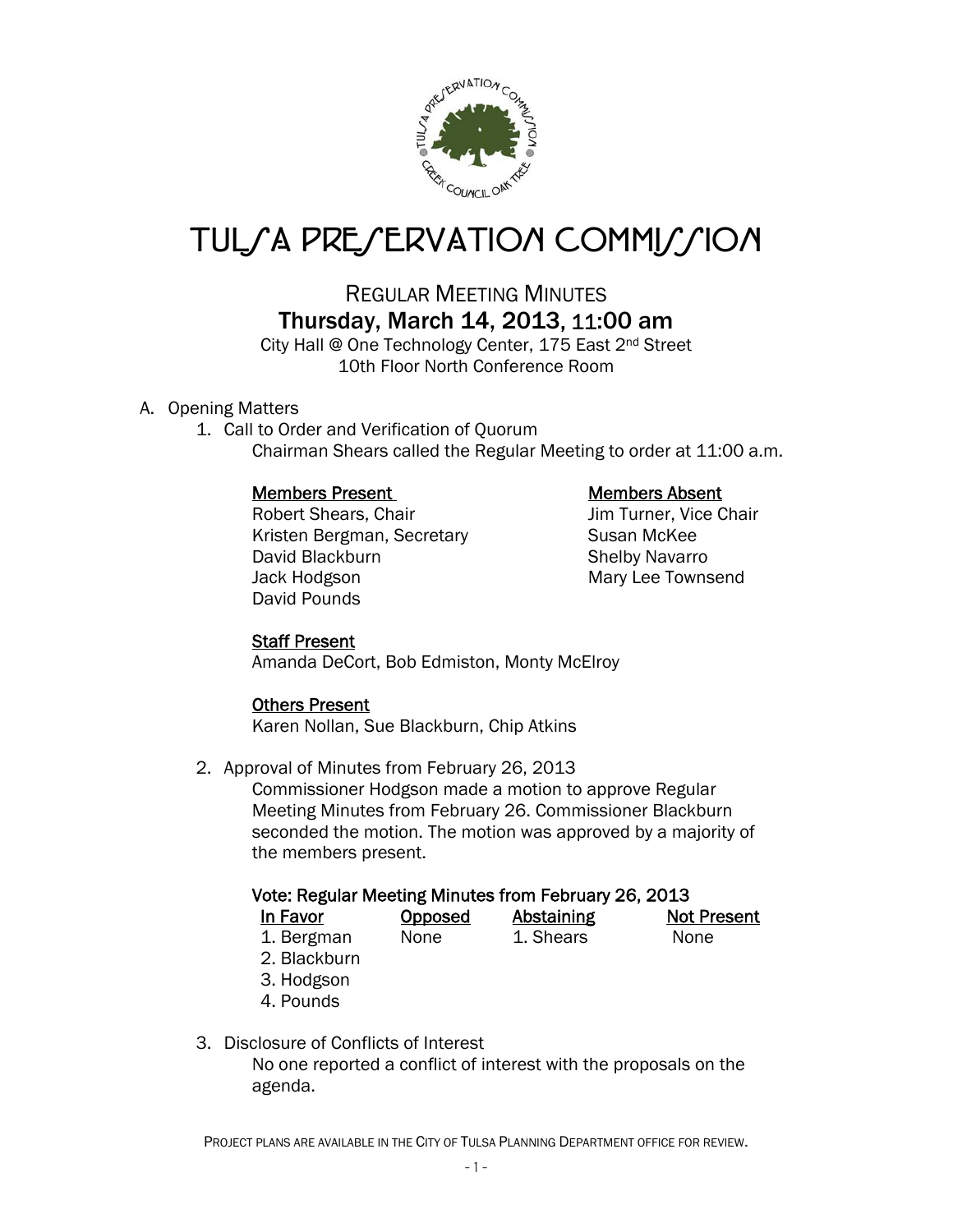#### B. Reports

1. Staff

Amanda DeCort gave the staff report prior to the presentation of Certificate of Appropriateness applications because Monty McElroy was assisting an applicant with building security. DeCort gave an update on the zoning code update. She stated that she would be travelling to Oklahoma City on Friday, March 15<sup>th</sup> for the annual Certified Local Governments Coordinators meeting at the Oklahoma State Historic Preservation Office. She also noted that ballots for the proposed Sunset Park Historic Preservation Zoning District would be mailed to property owners in April and would be due back to the TPC on May 8th for tallying.

DeCort asked Attorney Edmiston to give an update on proposed changes to the existing zoning code to do with demolition review and surface parking lot regulation downtown. Attorney Edmiston gave the Commission a brief update on forthcoming regulatory language.

2. Chair

No report.

- 2. Committees
	- a. Rules & Regulations

Commissioner Pounds gave a report on the Rules & Regulations Committee's recent discussion with the Permitting office, and proposed integration of the TPC's COA permits with the City's permitting computer system.

b. Outreach

 Commissioner Bergman mentioned that the outreach committee is standing by on the Sunset Park nomination.

### C. Actionable Items

#### 1. COA-13-003 / 2120 E. 18th Street (Yorktown)

Applicant: Karen Nollan

 *COA Subcommittee Review Date: None* 

Request:

1. Remove existing west side door and concrete steps leading into kitchen and fill opening with brick.

2. Remove existing west side double windows in alcove and replace with steel 6-lite door and 2-lite sidelites on either side.

3. Install composite entry steps & rails inside alcove leading to new door.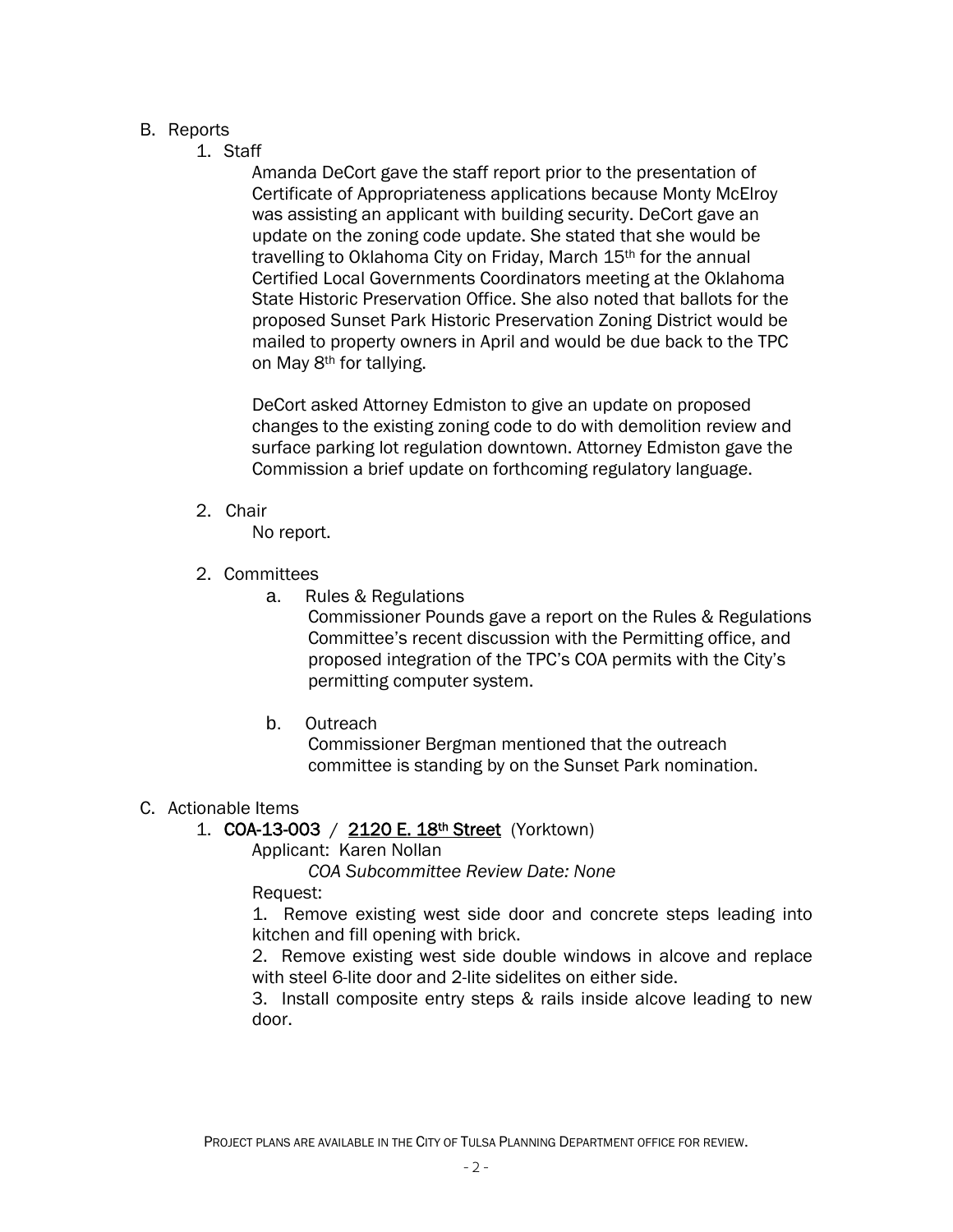Monty McElroy presented Ms. Nollan's Certificate of Appropriateness application to the Commission and read the applicable guidelines for this district. Ms. Nollan was present to answer questions.

Ms. Nollan proposed enclosing the opening, from the removal of the existing door, with decorative brick work as shown in a photo from another area of her house. Commissioners discussed and came to the consensus that it would be more appropriate for the replacement brick to match the original pattern of the home's masonry. Ms. Nollan agreed to the condition.

Commissioner Blackburn made a motion to approve all three parts of the application, with the condition that the infill brick pattern would match the existing brick pattern. Commissioner Hodgson seconded the motion.

#### Vote: 2120 E. 18th Street (Yorktown)

| In Favor     | <b>Opposed</b> | <b>Abstaining</b> | <b>Not Present</b> |
|--------------|----------------|-------------------|--------------------|
| 1. Bergman   | <b>None</b>    | <b>None</b>       | <b>None</b>        |
| 2. Blackburn |                |                   |                    |

- 3. Hodgson
- 4. Pounds
- 5. Shears

The motion was Approved unanimously. Guidelines cited: A.2.1, A.3.2, A.3.7, and A.6.5.

#### 2. COA-13-004 / 1615 S. Detroit Avenue (North Maple Ridge)

Applicant: Sue Blackburn

 *COA Subcommittee Review Date: None* 

Request:

Replace existing metal casement kitchen window with new double hung 3/1 wood window to match pattern of other windows on house.

Monty McElroy presented Ms. Blackburn's Certificate of Appropriateness application to the Commission and read the applicable guidelines for this district. The metal casement window proposed for replacement is not believed to be original to the home. The replacement proposed will have the jailhouse window pattern to match the windows original to the structure. Ms. Blackburn was present to answer questions.

Commissioner Blackburn made a motion to approve the application. Commissioner Hodgson seconded the motion.

| Vote: 1615 S. Detroit Avenue (North Maple Ridge) |         |            |                    |  |  |  |
|--------------------------------------------------|---------|------------|--------------------|--|--|--|
| In Favor                                         | Opposed | Abstaining | <b>Not Present</b> |  |  |  |
| 1. Bergman                                       | None    | None       | <b>None</b>        |  |  |  |
| 2. Blackburn                                     |         |            |                    |  |  |  |

PROJECT PLANS ARE AVAILABLE IN THE CITY OF TULSA PLANNING DEPARTMENT OFFICE FOR REVIEW.